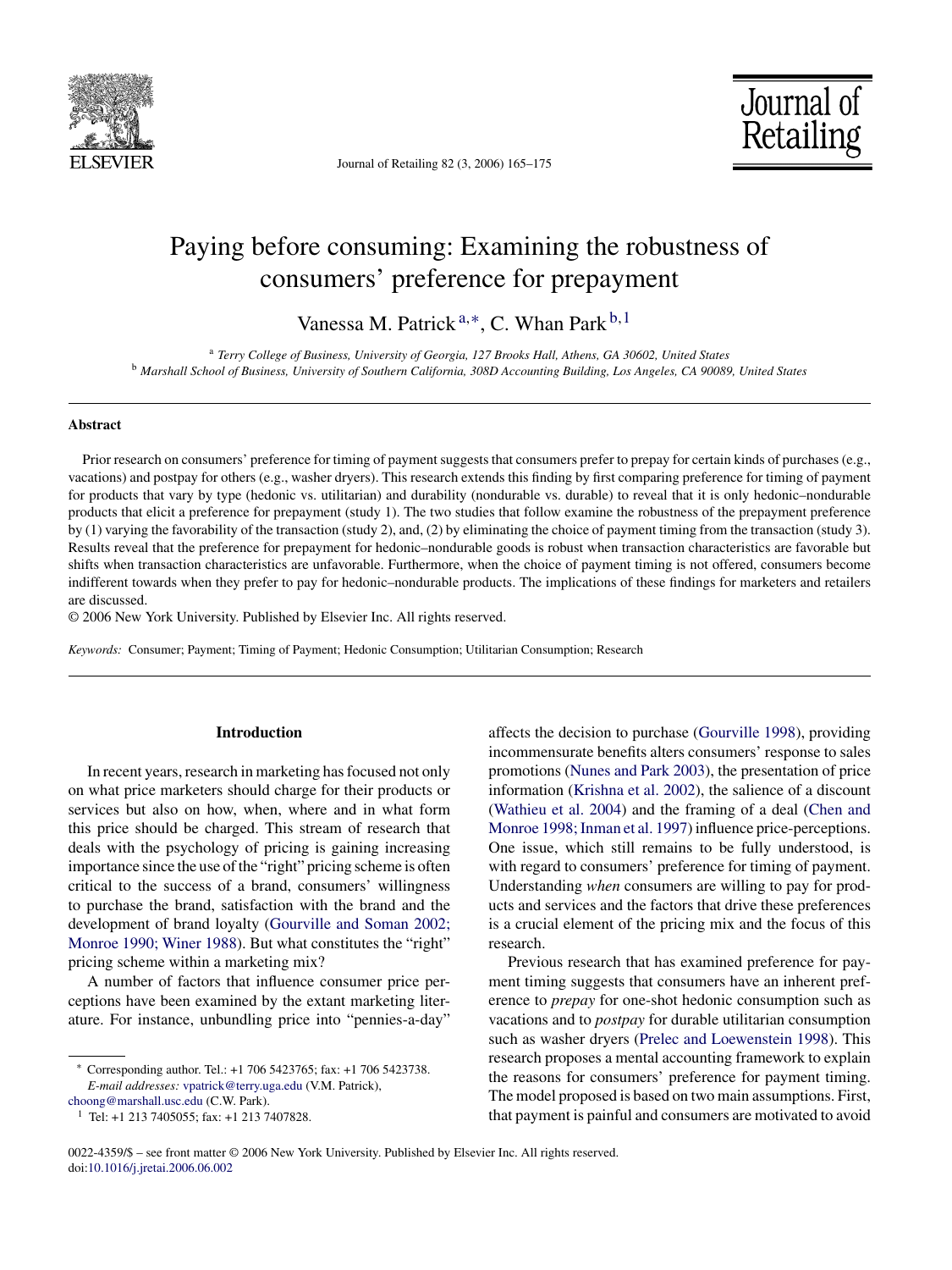<span id="page-1-0"></span>

Fig. 1. Conceptual framework.

the pain of paying, and, second, that this pain of payment is diminished if extended over time.

In light of this extant research, we present a series of studies that examine consumers' preferences for payment timing and the robustness of the preference for prepayment under different conditions. In the first study, conducted in two parts using different products and replicating the results using a single product, we compare the preference for timing of payment for products that vary along two dimensions, namely, product type (hedonic vs. utilitarian) and durability (nondurable vs. durable). Results of these studies reveal that only hedonic–nondurable purchases elicit a preference for prepayment. We theorize that the preference for prepayment is driven by the motivation to enhance the pleasure of consumption (approach focus) while the preference to postpay is driven by a motivation to prevent the occurrence of negative outcomes (avoidance focus). In the two studies that follow we examine the robustness of this preference for prepayment by (1) varying the favorability of the transaction (study 2), and, (2) by eliminating the choice of payment timing from the transaction (study 3). The results of study 2 reveal that the preference for prepayment for hedonic–nondurable goods is robust when transaction characteristics are favorable but shifts when transaction characteristics are unfavorable, due to the increase in avoidance focus elicited by unfavorable transaction characteristics. Furthermore, in study 3 we demonstrate that when the choice of payment timing is not available to consumers, it becomes less salient in the transaction, making consumers indifferent about when they prefer to pay for hedonic purchases. Fig. 1 illustrates the conceptual framework that guides this research.

#### **Preference for timing of payment**

Marketers have traditionally assumed that consumers prefer to pay *after* the consumption of a good or service. Despite this, consumers do prepay for a number of goods and services and marketers are finding prepayment a viable and profitable strategy and are increasingly making prepayment an option available to consumers ([Xie and Shugan 2001\).](#page-10-0) However, the types of products, and the conditions under which consumers prefer prepayment (vs. postpayment) are not fully understood and form the focus of this research.

[Prelec and Loewenstein \(1998\)](#page-10-0) propose a "double-entry" model to explain why preferences for prepayment and postpayment exist. These authors suggest that consumers have an aversion to making a payment when the utility from consumption is forgone and to avoid this "pain of payment" they prefer to pay in advance for consumption. In these cases, prepayment diminishes the sum of residual payments and increases net enjoyment of the consumption experience itself. Moreover, in the case of prepayment, as the temporal distance between payment and consumption increases, a consumer is said to "adapt" to the payment, giving the illusion that consumption is free ([Gourville and Soman 1998\),](#page-10-0) thereby enhancing consumption enjoyment. This tendency to accelerate payment in order to enhance consumption enjoyment is likely to be greater for purchases that are inherently enjoyable and associated with pleasure during or after consumption, namely hedonic purchases.

Prelec and Loewenstein also examine the impact of time discounting. These authors show that while prepayment often provides future benefits, these benefits may not be large enough to overcome the opposing influence of time discounting. Time discounting allows consumers to depreciate the cost of the product through usage of the product over time. Thus, time discounting fosters a preference for postpayment, especially for goods that are used over a long period of time. Consequently, for consumption that is one-shot, whose utility diminishes relatively quickly after consumption, prepayment is preferred over postpayment.

Prelec and Loewenstein conclude that consumers prefer to prepay for a vacation (hedonic) but postpay for a washer dryer (durable). However, there is a potential confounding in the extant research between product type and durability. Prelec and Loewenstein's conclusions do not clearly indicate whether, a sports car which may be considered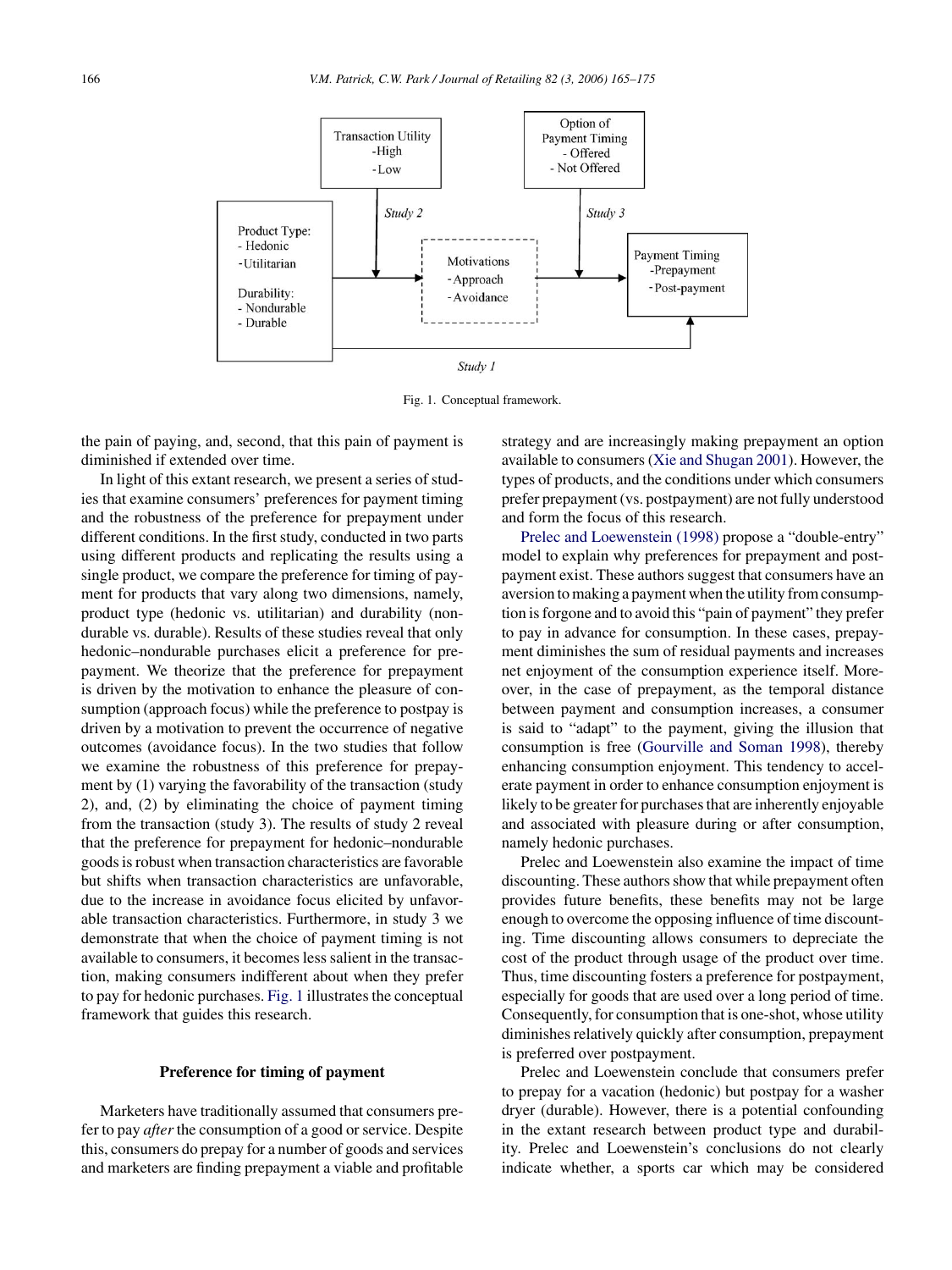<span id="page-2-0"></span>both hedonic and durable, would elicit a preference for prepayment (because it is hedonic) or postpayment (because it is durable). In order to examine the robustness of consumers' preference for prepayment, we first investigate this potential confounding that remains unresolved in the extant literature.

# **The role of product type and durability in the preference for payment timing**

Prior literature suggests that preferences for payment timing vary depending on product type (hedonic vs. utilitarian) and durability (durable vs. nondurable). In this research we begin by disentangling the effects that each of these dimensions independently exert on the preference for timing of payment.

Broadly speaking, hedonic consumption is characterized by aesthetic and sensory experience and hedonic products are consumed for fun, pleasure and excitement while utilitarian consumption is primarily instrumental and is characterized by products designed to accomplish a functional or practical task [\(Dhar and Wertenbroch 2000; Holbrook and](#page-10-0) [Hirschman 1982\).](#page-10-0) A considerable amount of research has demonstrated that product type has an impact on choice ([Dhar](#page-10-0) [and Wertenbroch 2000; Okada 2005\)](#page-10-0) and evaluation ([Voss et](#page-10-0) [al. 2003\).](#page-10-0)

[Bazerman et al. \(1998\)](#page-10-0) examine a parallel pair of constructs that map onto hedonic and utilitarian product dimensions, namely "wants" and "shoulds" (see [Okada 2005\).](#page-10-0) This research establishes that hedonic consumption is more likely to be motivated by "wants" while utilitarian consumption is more motivated by "shoulds."

Previous research suggests that one of the key characteristics of hedonic consumption is the pleasurable anticipation of the experience ([Nowlis et al. 2004; Loewenstein 1987\).](#page-10-0) Since the thought of debt might potentially interfere with the anticipatory feelings of pleasure, consumers' are likely to prefer to pay in advance (debt aversion principle, [Prelec](#page-10-0) [and Loewenstein 1998\).](#page-10-0) We therefore expect that in order to enhance the pleasure of consumption, consumers prefer to prepay for this consumption. In contrast, utilitarian consumption does not typically involve the savoring of future consumption and consumers purchase these products only because they "should" in order to accomplish a functional goal. In this case there are no hedonic advantages to prepayment and therefore consumers prefer postpayment.

Examining the effects of durability on preferences for timing of payment, the principle of time-discounting adequately applies. For a product whose utility is long-lasting (durable) consumers are likely to prefer to pay for the product over the lifetime of the product so as to derive the greatest utility. Moreover, for durable products, consumers can protect themselves from negative product experiences, by refusing to pay for a defective product or remedying any problems through repairs or returns. These similar benefits are not available for products that are short-lived (nondurable) and thus postpayment may not be preferred. Moreover, making a payment for a product whose utility is forgone is undesirable. Thus, the less durable the product the more likely consumers would want to pay before consumption. Based on this theorizing, products that differ along the durability and product type dimensions are likely to differ in the preference for prepayment. We expect that the preference for prepayment is elicited when the motivation to enhance future consumption enjoyment exists (hedonic) *and* when the consumption is short-lived (nondurable). Specifically, we hypothesize,

**H1.** Products that are both hedonic and nondurable are most likely to elicit a preference for prepayment compared to products that have any other product type-durability combination.

We test this hypothesis in study 1.

## **Study 1**

The objective of this set of studies was to compare the preference for timing of payment for products that vary on the product type (hedonic vs. durable) and durability (nondurable vs. durable) dimension. The study was conducted in two parts. First, the preference for payment timing was assessed using *different* products that vary on the product type and durability dimensions (study 1a). These results were then replicated using a *single* product (vacation), while manipulating the consumption goal (hedonic vs. durable) and the durability (single use vs. multiple uses) (study 1b).

# *Study 1a*

To identify four products representative of the combinations of product type and durability, a pretest was conducted with 18 undergraduate participants. Each participant was asked to indicate whether a given list of products were typical of one-time use/experience or repeated use/experience. The participants were given a list of similar products and asked to indicate whether the products were consumed primarily for pleasure or for a functional/useful purpose. From the list of products, the majority of participants considered a vacation to the Caribbean (95 percent) and pest-control service (78 percent) to be one-time use purchases while all participants considered washer dryer (100 percent) and home-entertainment systems (100 percent) to be repeated use purchases. Similarly, participants categorized the vacation to the Caribbean (100 percent) and the home-entertainment system (100 percent) to be purchased primarily for pleasure while the washer dryer (100 percent) and pest-control service (91 percent) to be purchased for their functionality. These four products were used as stimuli in the main study.

Respondents in the main study were 64 undergraduate students at a large east coast university who participated in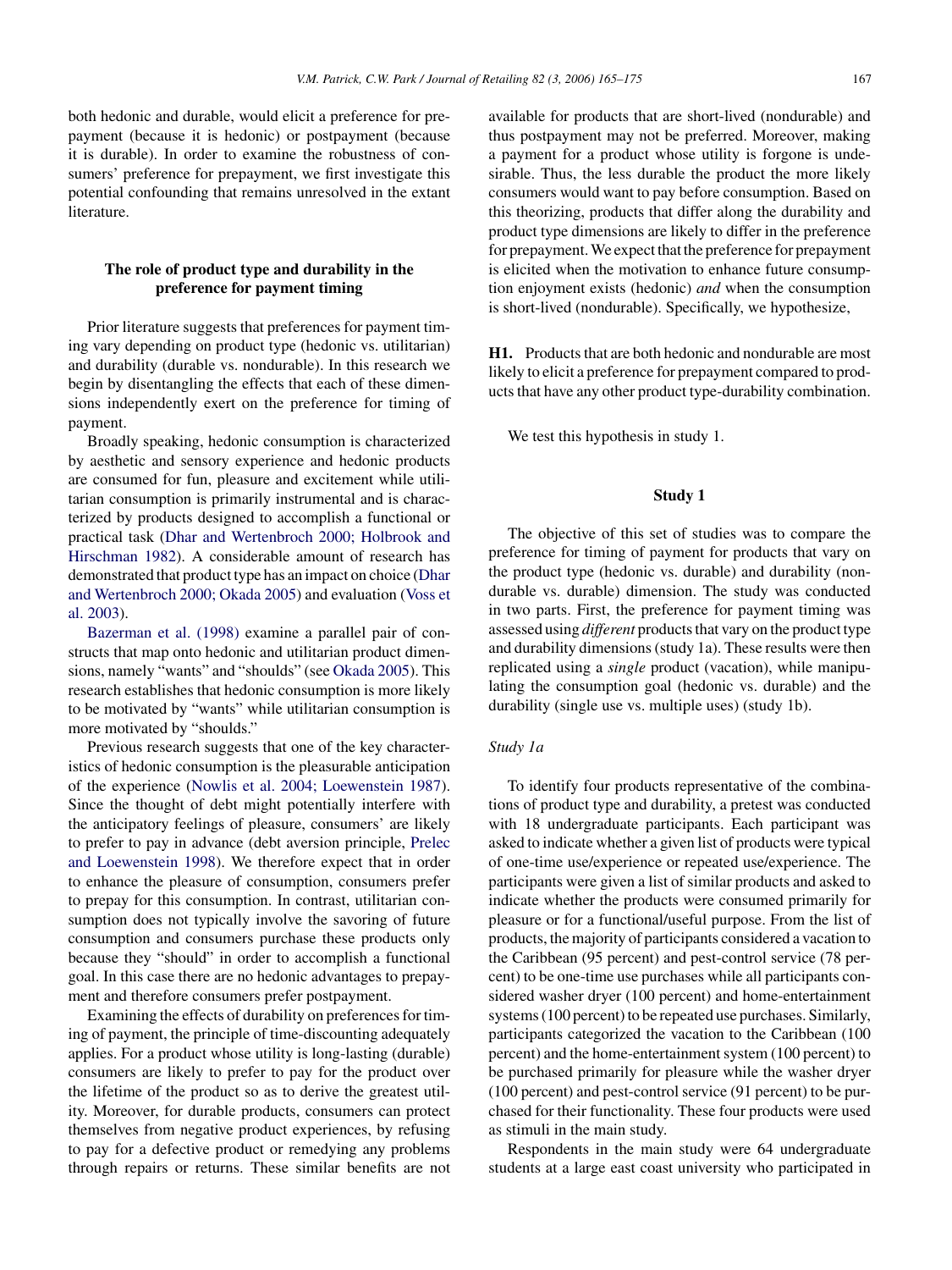this study for course credit. The study was a  $2 \times 2$  betweensubjects design in which the product type (hedonic vs. utilitarian) and durability (durable vs. nondurable) were manipulated. Participants were randomly assigned to one of four conditions.

Participants were asked to imagine that they had decided to "go on vacation in six months", "purchase a washer dryer for their apartment in six months", "employ a pest-control service to fumigate their apartment in six months" or "purchase a home-entertainment system in six months." They were then informed that the purchase would cost \$1,200 and that they could pay for their purchase: (1) in six monthly payments of \$200 starting six months before the purchase (pay before option), or (2) in six monthly payments of \$200 for six months after the purchase (pay after option). Participants were asked not to consider any interest charges.

Preference for payment timing was assessed on a sevenpoint scale (1 = prefer paying before to after, 7 = prefer paying after to before). Payment timing preference was also assessed by asking participants to choose between the two payment timing options. In order to ensure that each purchase was equally relevant to the participant pool, respondents were asked to rate how relevant the decision to purchase the item was and how likely they were to face a similar decision in their daily life.

#### *Results of study 1a*

A  $2 \times 2$  ANOVA with product type (hedonic vs. utilitarian) and durability (durable vs. nondurable) as the independent variables and preference for payment timing as the dependent variable revealed that participants in the hedonic–nondurable condition preferred prepayment  $(M = 3.05)$  significantly more than participants in the hedonic–durable ( $M = 5.75$ ), utilitarian–nondurable ( $M = 5.31$ ) and utilitarian–durable  $(M = 4.30)$  conditions. These results revealed a significant product type  $\times$  durability interaction ( $F(1,60) = 17.54$ , *p* < .05), consistent with [Hypothesis 1. F](#page-2-0)urthermore, results of the choice between the two payment timing options revealed that the majority of respondents in the vacation condition, that is, 15 of 17 (88.23 percent) chose prepayment as the preferred timing of payment while only 4 of 15 (26.66 percent) in the washer dryer condition, 1 of 16 (5.88 percent) in the pest-control condition, and, 2 of 17 (11.76 percent) in the home entertainment condition chose prepayment. A chi-square analysis ( $\chi$ (3) = 34.18, *p* < .05) revealed that these differences are statistically significant lending support to [Hypothesis 1.](#page-2-0) Participants reported no differences in how relevant the decision to purchase the products was  $(F(3,59) = 1.54, ns)$ and how likely they were to face the decision in their daily life  $(F(3,59) = 2.63, ns)$ .

# *Study 1b*<sup>1</sup>

The objective of study 1b was to replicate the results of study 1a using a single product. Sixty-five participants participated in a  $2 \times 2$  study design in which the consumption

goal (hedonic vs. utilitarian) and the durability (single use vs. multiple uses) were manipulated. Participants were asked to imagine that they were planning a one-week trip to Paris. About half the participants were told that they were going on vacation and would see all the great sights of Paris (hedonic condition) while the other half were told that they were going on a business trip and would be in their hotel room in meetings all day (utilitarian condition). In this study durability was operationalized as multiple usage of the same product. Thus, to manipulate durability, participants were told that they would be making three one-week trips to Paris over the next three years (durable condition) because it was their favorite vacation spot (hedonic) or because they had business to conduct (utilitarian). The participants in the nondurable condition were told that they had to make just one trip.

All participants were informed that the trip to Paris would cost \$1,200 and that they had a choice as to when they could pay for their purchase: (1) in six monthly payments of \$200 starting six months before the trip (pay before option), or (2) in six monthly payments of \$200 for six months after the trip (pay after option). Again, participants were asked not to consider any interest charges. Preference for payment timing was assessed on a nine-point scale  $(1 =$  prefer paying before to after, 9 = prefer paying after to before). Manipulation check measures for the number of trips scheduled and the goal of each trip were included.

#### *Results of study 1b*

The success of the consumption goal manipulation was assessed by asking participants to agree or disagree with the statements "The main goal for going to Paris is to have a fun and enjoyable vacation" and "The main goal for going to Paris is to have a productive work-related trip" assessed on nine-point scales. Participants in the hedonic condition agreed with the first statement significantly more than participants in the utilitarian conditions  $(M = 7.57 \text{ vs. } M = 2.06$ ,  $F(1,62) = 391.33$ ,  $p < .05$ ) and vice versa for the second statement (*M* = 1.69 vs. *M* = 7.67, *F*(1,62) = 478.37, *p* < .05).

The success of the durability manipulation was assessed by asking participants to agree or disagree with the statements "I will be going to Paris for just one trip" and "I will be going to Paris for three consecutive trips" assessed on nine-point scales. Participants in the nondurable condition agreed with the first statement significantly more than participants in the durable conditions  $(M = 6.84)$ vs.  $M = 1.78$ ,  $F(1,62) = 53.21$ ,  $p < .05$ ) and vice versa for the second statement ( $M = 1.94$  vs.  $M = 7.53$ ,  $F(1,62) = 66.69$ ,  $p < .05$ ).

A  $2 \times 2$  ANOVA with consumption goal and durability as the independent variables and preference for payment timing as the dependent variable revealed that participants in the hedonic– nondurable condition preferred prepayment  $(M=1.43)$  significantly more than participants in the hedonic–durable  $(M=5.11)$ , utilitarian–nondurable (*M* = 5.77) and utilitarian–durable (*M* = 5.26) conditions. These results revealed significant main effects for consumption goal  $(F(1,62) = 8.43, p < .05)$  and for durability  $(F(1,62) = 3.26, p < .05)$  and was qualified with a significant consumption goal  $\times$  durability interaction ( $F(1,62) = 18.66$ ,  $p < .05$ ). This is consistent with [Hypothesis 1](#page-2-0) and replicates study 1a using a single product.

<sup>&</sup>lt;sup>1</sup> We thank Reviewer 1 for this suggestion and acknowledge the guidance of the editor, Dhruv Grewal, in the design of this study.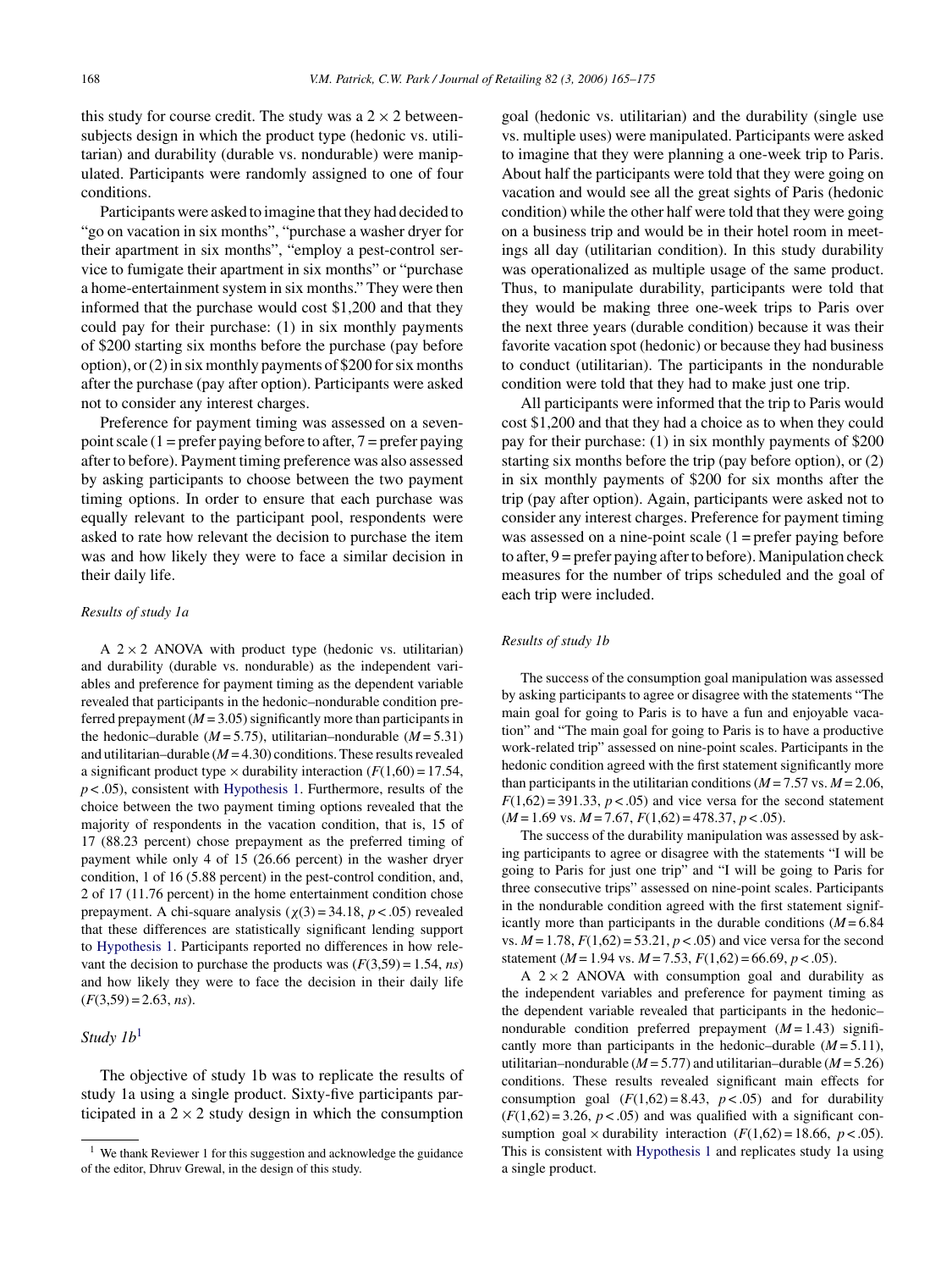## *Discussion*

Studies 1a and 1b address the confounding between product type and durability using different products and a single product, respectively, to address an issue that was unresolved in previous research. The results confirm that it is the combination of hedonic and nondurable dimensions of a product that elicit the motivation to prepay. Our focus in this paper is to assess the robustness of consumers' preference for prepayment and study 1 replicates and extends the previous findings regarding the preference for prepayment, to indicate that prepayment is most likely for purchases that are both hedonic and nondurable.

In the studies that follow we examine the preference for prepayment for hedonic–nondurable products relative to the well-established preference for postpayment for utilitarian–durable purchases by proposing a process explanation and investigating the boundary conditions for this preference.

## **Drivers of payment timing preference**

Since hedonic purchases are based on "wants" while utilitarian purchases are based on "shoulds," ([Okada 2005\),](#page-10-0) consumers make hedonic purchases with pleasurable anticipation (an approach motivation) but make utilitarian purchases with a focus on minimizing or avoiding negative outcomes (an avoidance motivation). Consistent with this notion, [Chernev](#page-10-0) [\(2004\)](#page-10-0) finds that the hedonic attributes of a product elicit an approach (promotion) focus while utilitarian attributes elicit an avoidance (prevention) focus.

Regulatory focus theory ([Higgins 1997, 1999\)](#page-10-0) suggests that when people adopt a "promotion focus" they are sensitive to the presence or absence of positive outcomes but when they adopt a "prevention focus" they are sensitive to the presence or absence of negative outcomes. Thus, a promotion focus influences preferences by either *maximizing* or *enhancing* the presence of positive outcomes or *minimizing* or *preventing* their absence. On the other hand, a prevention focus influences preferences by *minimizing* the presence of negative outcomes or by *maximizing* their absence.

In the context of preference for payment timing, we propose that the motivations underlying the consumption of hedonic and utilitarian products are different and these differences drive the preferences for timing of payment (see [Fig. 1\).](#page-1-0) Specifically, we suggest that hedonic purchases elicit a motivation to enhance or maintain the pleasure of consumption, reflected by an approach focus, while utilitarian purchases elicit a motivation to minimize any displeasure or pain associated with consumption, reflected by an avoidance focus.

Indeed, promotion-focused individuals favor approach strategies while prevention-focused individuals favor avoidance strategies [\(Aaker and Lee 2001\).](#page-10-0) Under a promotion or approach focus, an individual's strategic inclination is to facilitate end-states they would like to achieve [\(Higgins](#page-10-0) [1999\),](#page-10-0) such as paying before consumption so as to enhance consumption enjoyment. In contrast, a prevention or avoidance focus fosters a tendency to avoid negative end-states. Here consumers prefer to maintain status quo and shield themselves from negative consequences and potential loss by opting to pay after consumption.

In the study that follows, we examine the role of transaction utility as a factor that influences consumers' preferences for payment timing and examine the motivations underlying consumers' preference for timing of payment.

# **Transaction utility and the preference for payment timing**

The investigation of the role of transaction characteristics in consumers' preference for payment timing is important for two main reasons. Consumers prefer prepayment primarily in order to enhance consumption enjoyment (especially when the product experience is short-lived). However, a transaction that is unfavorable might potentially diminish future consumption enjoyment. Thus, to examine the robustness of consumers' preference for timing of payment it is important to understand the role of the favorability of the transaction. Moreover, earlier demonstrations of consumers' preference for payment timing were obtained using scenarios devoid of any transactional information. Participants in those studies were simply asked to choose between paying before or after for a hedonic purchase (e.g., vacation) or a utilitarian purchase (e.g., washer dryer), without any other transactional details included. Thus, in examining the robustness of consumers' preference for prepayment we investigate the role of the favorability of the transaction itself.

Transaction utility (henceforth TU; also referred to as transaction value, [Grewal et al. 1998\)](#page-10-0) may be defined as the pleasure or displeasure that arises from the "difference between the amount paid and the 'reference price' for the good, that is, the regular price that the consumer expects to pay" [\(Thaler 1999, p](#page-10-0). 188). Thus, TU is the perceived value or merit of the deal arising from the "psychological satisfaction or pleasure obtained from taking advantage of the financial terms of the price deal" ([Grewal et al. 1998,](#page-10-0) p. 48).

The transaction utility of a purchase has consequences that influence the evaluations of that purchase depending on whether the purchase is hedonic or utilitarian ([Monroe and](#page-10-0) [Krishnan 1985\).](#page-10-0) Here we propose that perceived transaction utility is likely to have a stronger influence on the preference for timing of payment for a hedonic–nondurable product than for a utilitarian–durable product.

A hedonic product, such as a vacation, is consumed predominantly for the pleasure that it delivers. If a vacation deal has high TU, we expect that consumers' anticipated pleasure with the vacation is enhanced by the favorable conditions of the deal. Thus, the anticipation of the pleasure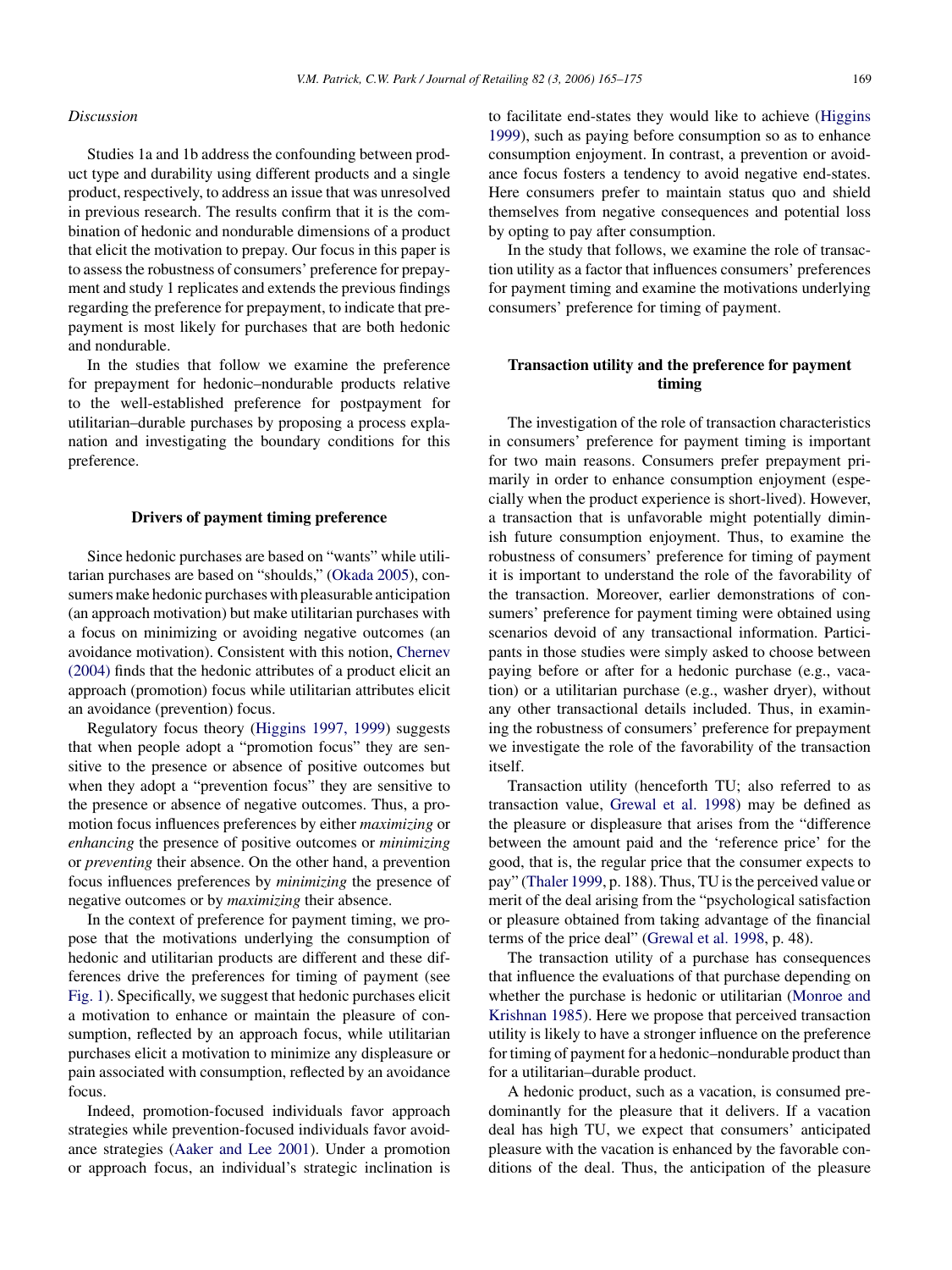<span id="page-5-0"></span>of consumption coupled with favorable transaction characteristics lead consumers to adopt an approach or promotion focus and prefer prepayment (see study 1). However, if TU is low, the decreased favorability of the transaction threatens to reduce the anticipated pleasure associated with consumption. Thus, in order to protect themselves from any negative consequences, consumers adopt an avoidance or prevention focus and are motivated to delay payment till after consumption.

In contrast, for utilitarian consumption, the benefits of consumption are functional, not hedonic, and the pleasure (vs. pain) associated with high (vs. low) TU is not likely to influence consumers' preference for timing of payment. We propose that utilitarian purchases promote a prevention focus and that consumers' will reveal a preference for postpayment. In sum, we propose that the preference for payment timing is not dependent only on the type of product and durability but also on the perceived TU. We therefore propose,

**H2.** The nature of the product interacts with perceived transaction utility to influence consumers' preference for timing of payment. Specifically,

- a. For hedonic purchases, consumers' preference for prepayment is stronger when the perceived transaction utility is high than when it is low, and
- b. For utilitarian purchases, consumers' preference for postpayment remains strong regardless of the perceived degree of transaction utility.

We examine Hypothesis 2 in the study that follows.

# **Study 2**

The design was a 2 (level of transaction utility: high vs. low)  $\times$  2 (type of product: vacation vs. washer dryer). Two baseline conditions, one for vacation and one for washer dryer, in which no transaction characteristics were mentioned, were included. The choice of the two products used in this study is the same as those used by [Prelec and Loewenstein](#page-10-0) [\(1998\).](#page-10-0)

Respondents were 215 undergraduates who participated for course credit. They completed one of six versions of a questionnaire. Participants were asked to imagine that they were either "planning a one week vacation to the Caribbean six months from now" or planning to purchase a clothes washer dryer six months from now." They were then told that the purchase would cost \$1,200. Participants were randomly assigned to conditions that manipulated high or low TU and answered a series of questions that followed.

#### *Manipulating transaction utility*

Transaction utility was manipulated by creating a favorable or unfavorable price deal by comparing the consumers' price with the price a friend paid (see [Chandrashekaran](#page-10-0) [\(2004\)\)](#page-10-0) for a discussion on how redundant price comparisons influence perceived transaction utility). In the high TU condition, participants read that "a close friend was very surprised to hear that you were able to get the vacation/washer dryer at \$1,200 and informed you that for the same vacation/washer dryer, he had to pay 1,600." They were told that they were able to obtain such a fantastic deal from the travel agent/store manager. In the low TU condition, participants read that "a close friend was very surprised to hear that you got the vacation/washer dryer at \$1,200 and informed you that for the same vacation/washer dryer, he had to pay \$800." They were then told that they were not able to obtain a good deal from the travel agent/store manager.

In the baseline condition, participants in both conditions were told that \$1,200 was a fair price for what they were getting and fit the range of expenses they were accustomed to for big-ticket items. In addition, they were told that a close friend agreed that the amount to be spent was what she had spent on similar purchases in the past.

All participants were asked to consider the information they read in the scenario and choose one of two payment options, six monthly payments of \$200 dollars each, either six months before or six months after the purchase. They completed a set of manipulation checks and listed the thoughts that went through their minds while choosing the payment plan.

#### *Results*

#### *Manipulation checks*

For the TU condition, respondents were asked to evaluate on three seven-point semantic differential scales the purchase as a poor deal versus good deal, poor value versus good value and poor buy for the money versus good buy for the money. An index of TU (higher numbers indicate higher TU) was created (Cronbach alpha = .90). For both the vacation condition and washer dryer condition, TU was significantly higher for the high conditions compared to the low condition ( $M = 5.69$  vs.  $M = 3.62$ ,  $F(1,80) = 79.74$ ,  $p < .05$  for vacation and *M* = 5.69 vs. *M* = 3.63, *F* (1,66) = 52.16, *p* < .05 for washer dryer). In addition, the pleasure obtained from the transaction (see [Grewal et al. 1998\)](#page-10-0) was assessed by asking participants to report how happy they were with the deal on a seven-point scale  $(1 = not$  at all happy, 7 = extremely happy). Results revealed that for both the vacation and washer dryer condition, consumers were significantly happier with the deal in the high TU condition compared to the low TU condition (*M* = 5.79 vs. *M* = 4.37, *F* (1,80) = 22.35, *p* < .05 for vacation and *M* = 5.85 vs. *M* = 3.37, *F* (1,66) = 69.46, *p* < .05 for washer dryer).

### *Choice of prepayment versus postpayment by varying TU*

As [Table 1](#page-6-0) shows, participants in the baseline condition (no transaction characteristics manipulated) reveal a preference for prepayment for the hedonic (vacation) condition ( $\chi^2(1) = 3.125$ ,  $p = .08$ ) and a preference for postpayment in the utilitarian (washer dryer) condition ( $\chi^2$  (1) = 6.82, *p* < .05).

However, when TU was manipulated, there was a significant preference for prepayment when TU for the vacation condition was high ( $\chi^2(1) = 3.6$ ,  $p < .05$ ), but no difference in preference for timing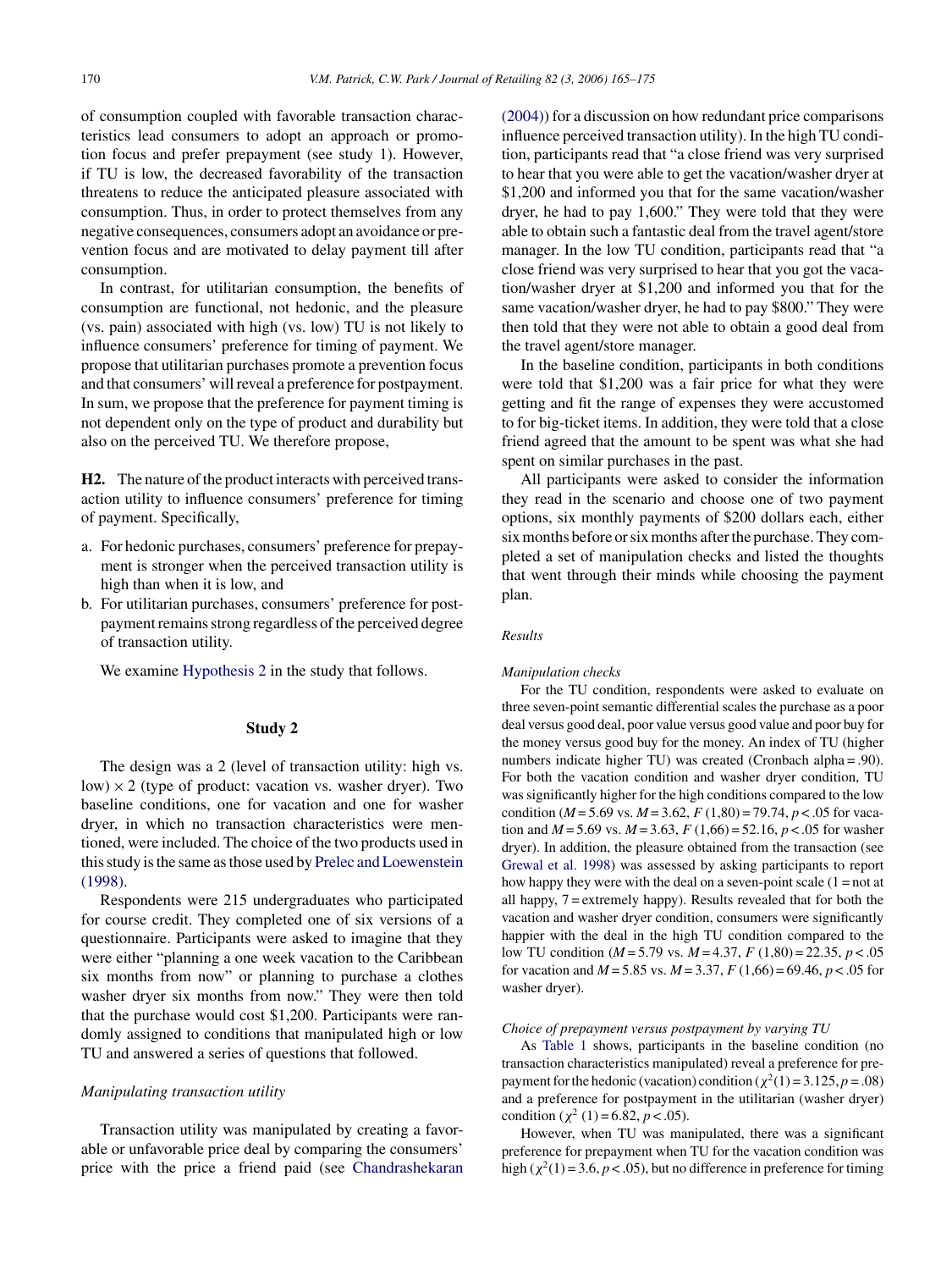*V.M. Patrick, C.W. Park / Journal of Retailing 82 (3, 2006) 165–175* 171

<span id="page-6-0"></span>

| Table 1                                              |  |
|------------------------------------------------------|--|
| Preferences for prepayment and postpayment (study 2) |  |

| Condition           | Extent      | Vacation                     |                               | Washer dryer                 |                               |  |  |  |
|---------------------|-------------|------------------------------|-------------------------------|------------------------------|-------------------------------|--|--|--|
|                     |             | Preference for<br>prepayment | Preference for<br>postpayment | Preference for<br>prepayment | Preference for<br>postpayment |  |  |  |
| Transaction utility | High<br>Low | 26<br>21                     | 14<br>19                      |                              | $32^{\circ}$<br>$26^{\circ}$  |  |  |  |
| Baseline            |             | 23                           | $10^{\circ}$                  |                              | 27                            |  |  |  |

Significant differences between preference for prepayment and preference for postpayment,  $p < .05$ .

of payment when TU for vacation was low  $(\chi^2(1) = .10, ns)^2$ . This is consistent with [Hypothesis 2a. I](#page-5-0)n contrast, there was a clear preference for postpayment for washer dryer condition, for both high and low TU ( $\chi^2$  = 25.48, *df* = 1, *p* < .05 and,  $\chi^2$  = 5.12, *df* = 1, *p* < .05, respectively). This is consistent with [Hypothesis 2b. T](#page-5-0)his result supports [Hypothesis 2](#page-5-0) that under unfavorable transaction conditions, that is, low TU, a shift in preference of timing of payment occurs for hedonic purchases, but has no impact on the preference of timing of payment for utilitarian purchases. The results show no shift in the preference for postpayment for the washer dryer between the low and high TU conditions.

#### *Analysis of open-ended responses*

In order to demonstrate that approach versus avoidance focus is the process that underlies consumers' preference for timing of payment for hedonic and utilitarian purchases under different transaction conditions, two independent coders coded participants' open-ended responses as being indicative of approach focus versus avoidance focus. An approach focus was indicated by consumers' open-ended responses being consistent with looking forward to consumption (e.g., "I am going to get my money's worth. After coming back from the vacation, I'll be relaxed and I won't have to worry about paying for the vacation after because I have already done so prior to going") while avoidance focus was indicated by consumers' open-ended responses being consistent with avoiding negative consequences (e.g., "I would pay after in case the machine was not up to my expectations I would return it.") or protecting themselves from future failure ("If there is something wrong with it, by paying after you have leverage in case the washer dryer is defective or unsatisfactory"). Overall approach focus or avoidance focus was indicated for each respondent based on their open-ended responses. An intercoder reliability of .76 was first achieved and was increased to .97 after discussion.

A repeated-measures ANOVA for the vacation condition with transaction utility (high vs. low) as the independent variable and approach focus and avoidance focus as the repeated factors revealed a significant transaction utility  $\times$  focus interaction ( $F(1,29) = 5.89$ ,  $p < .05$ ) consistent with the notion that for hedonic purchases, participants are more likely to reveal an approach focus than an avoidance focus when transaction utility is high but are more likely to reveal an avoidance focus than an approach focus when transaction utility is low (see Fig. 2). A similar ANOVA for the washer dryer condition shows only a main effect of focus  $(F(1,30) = 225.0, p < .05)$ consistent with the notion that for utilitarian purchases, participants are more likely to reveal an avoidance focus than an approach focus regardless of transaction utility.

## *Discussion*

This study was designed to test the robustness of consumers' preference for prepayment for hedonic–nondurable purchases. The results of this study reveal that for hedonic–nondurable purchases the preference for prepayment was dependent on the characteristics of the transaction, while for the utilitarian–durable purchase the preference for postpayment was independent of transaction characteristics. When transaction characteristics were favorable, hedonic



Fig. 2. Study 2: Comparing thought focus across products.

<sup>2</sup> In order to confirm that this lack of difference is due to an indifference regarding the timing of payment and not due to an indifference to the purchase itself, a pretest was conducted that gave participants the same instructions as study 1 but offered participants the choice of paying before, after and no preference. The results of the pretest reveal that the inclusion of the nopreference option did not alter the proportion of preferences for prepayment vs. postpayment.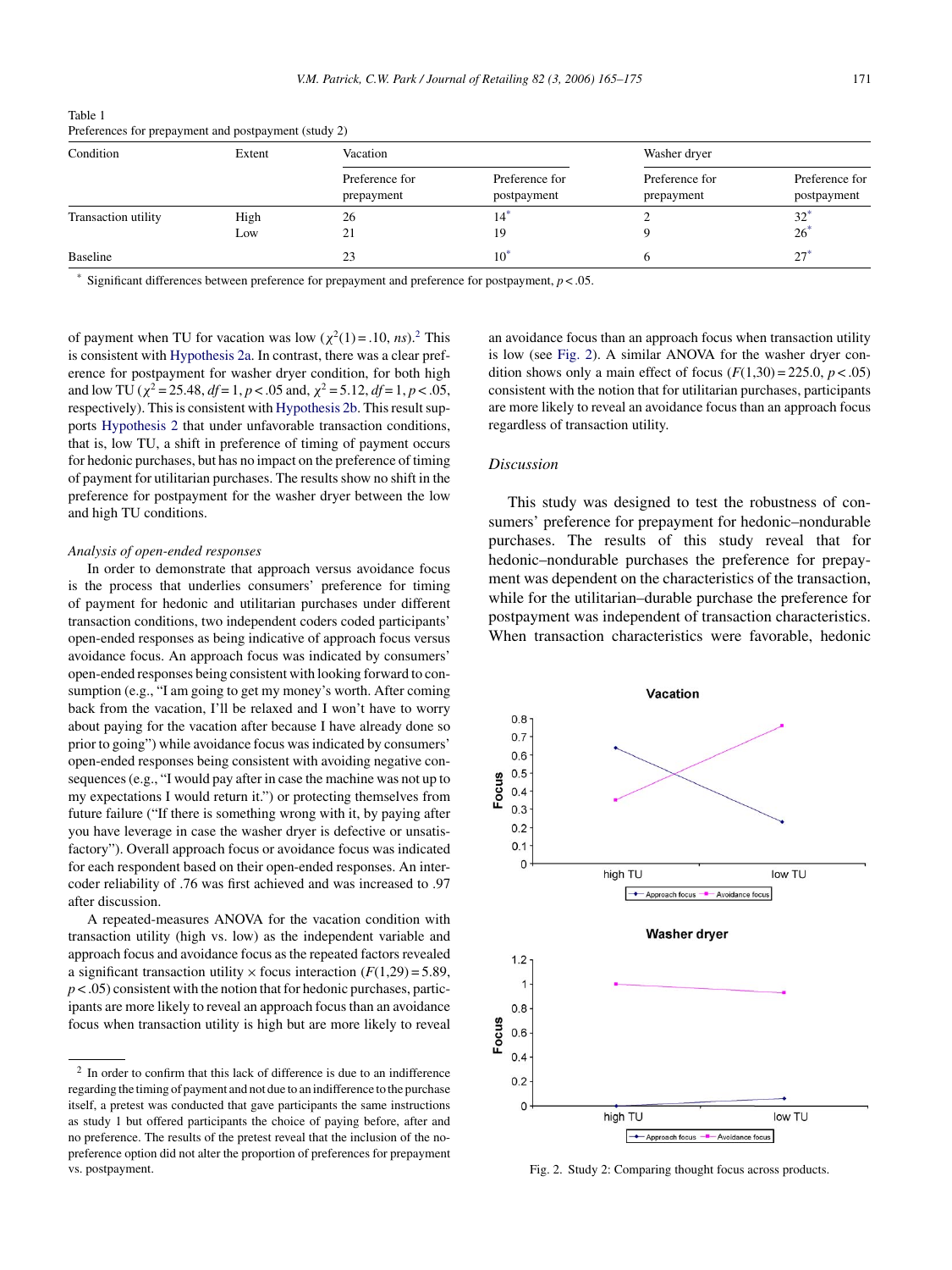purchases elicited the anticipation of the pleasure of consumption that increased the preference for prepayment as evidenced by the increase in approach-related thoughts. However, this preference shifted to postpayment when unfavorable transaction situations did not warrant such pleasure. On the other hand, utilitarian purchases elicited a preference for postpayment, regardless of transaction characteristics, also supported by the predominance of avoidance-related thoughts. In sum, the study reveals a boundary condition for the preference for prepayment, namely the favorability of the transaction (or high transaction utility).

Next, we examine a second boundary condition, namely the salience of timing of payment in a transaction. We suggest that the salience of the choice of when to pay is a particularly important issue because sellers rarely offer consumers this choice in reality. We thus examine whether the increased salience of payment timing, manipulated by having consumers make a choice about when to pay, influences consumers' intentions to purchase the product under different transaction conditions.

# **Offering versus not offering payment timing as an option**

In this study, we assess the importance of payment timing by *not* offering participants the option of when they would prefer to pay. Instead they were given a fixed timing for payment (either prepayment or postpayment) and the impact on purchase intent was evaluated.

In the majority of prior research about payment timing, the importance of payment timing and consequently the choice regarding when to pay has been implicitly assumed to be high. However, simply soliciting a decision about payment timing, might make the issue of payment timing salient by focusing greater attention on it ([Berlyne 1974\)](#page-10-0) and subsequently causing it to receive disproportionate weight in judgments and choices [\(Taylor and Thompson 1982\).](#page-10-0) In the domain of pricing, [Wathieu et al. \(2004\)](#page-10-0) find evidence that price salience is contextual and has an impact on consumers' price sensitivity.

Here we examine the impact of salience of payment timing on purchase intent by not giving participants a choice about when to pay. We expect that by not giving participants a choice about when to pay, the reduced salience of the payment timing would make participants in the hedonic consumption condition focus their attention primarily on the extent of their anticipated consumption pleasure under different transaction characteristics.

On the other hand, respondents in the utilitarian consumption condition are expected to reveal a different pattern of their preference for postpayment, depending on timing of payment. As pointed out earlier, due to the avoidance motivation associated with utilitarian consumption, respondents prefer postpayment over prepayment. In addition, since they do not experience the pleasure of anticipating consumption, consumption utility is inherently tied to paying after.

We therefore expect the following:

**H3a.** For hedonic consumption, consumers' purchase intent does not vary significantly under the two different payment timings.

**H3b.** For utilitarian consumption, consumers' purchase intent is higher when the payment timing option is postpayment than when the option is prepayment.

We examine this hypothesis in study 3.

# **Study 3**

One hundred and fifty-five undergraduates participated in exchange for course credit. The study involved the manipulation of transaction utility (high vs. low), the type of product (vacation vs. washer dryer) and the timing of payment (prepayment vs. postpayment). The scenarios used were similar to study 2 except that timing of payment was also manipulated. All participants were asked to imagine that they were planning either "a one week vacation to the Caribbean six months from now" or "to purchase a washer dryer six months from now." They were told that the purchase would cost \$1,200 and would accrue no interest charges. Transaction utility (high vs. low) was manipulated as it was in study 2.

To manipulate timing of payment, participants in the vacation condition assigned to the prepayment (postpayment) condition were informed that they had to pay for the vacation in six monthly payments of \$200 per month for six months before (after) the vacation. Participants in the washer dryer condition assigned to the prepayment (postpayment) condition were informed that they had to pay for the washer dryer in six monthly payments of \$200 per month for six months before (after) possession of the washer dryer. Purchase intent was measured using a two-item scale, which included a report of how willing and how eager they were to go on the vacation/purchase the washer dryer. A purchase intentions index was created using these two items (Cronbach alpha = .95).

#### *Results*

#### *Manipulation checks*

The manipulation check for timing of payment had participants indicate when they were required to pay for the vacation/washer dryer based on the information they had read. Seven respondents (three in the vacation condition and four in the washer dryer condition) wrongly reported when they were supposed to pay and were deleted from the analysis.

The manipulation check for the transaction utility of the deal was the same as that used in study 2. A TU index was created (Cronbach alpha = .93). The results show the significant main effects of TU index (*M* = 5.11 vs. *M* = 3.01, *F*(1,98) = 75.75, *p* < .05) for high versus low TU for vacation and  $(M = 5.34 \text{ vs. } M = 2.13,$  $F(1,86) = 126.33, p < .05$  for the washer dryer.

In addition, the affective response to the conditions of purchase was measured by asking participants to indicate how they felt on a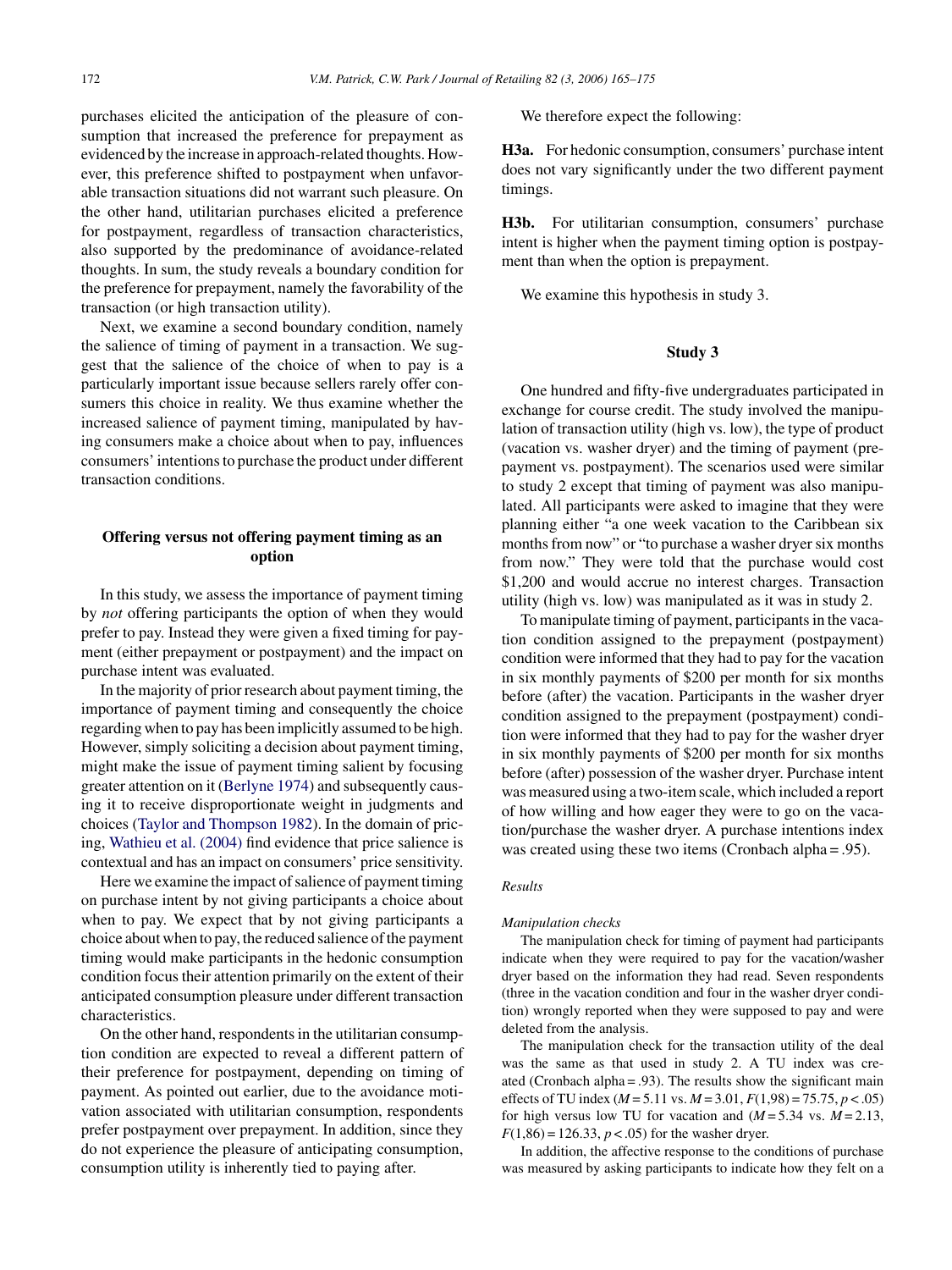| Table 2<br>Purchase intentions for vacation and washer dryer (study 3) |          |  |  |  |
|------------------------------------------------------------------------|----------|--|--|--|
| <b>Transaction utility</b>                                             | Vacation |  |  |  |

| Transaction utility | Vacation |         |        |                   | Washer dryer      |        |  |
|---------------------|----------|---------|--------|-------------------|-------------------|--------|--|
|                     | Prepay   | Postpay | Total  | Prepay            | Postpay           | Total  |  |
| High                | 5.40     | 5.05    | 5.23 d | 3.45c             | 5.67 c            | 4.59 d |  |
| Low                 | 4.08     | 3.83    | 3.95d  | 2.34              | 2.95              | 2.66d  |  |
| Total               | 4.74     | 4.44    | 4.59 a | 2.89 <sub>b</sub> | 4.31 <sub>b</sub> | 3.62a  |  |

Letters (a, b, c) indicate significant differences ( $p < .05$ ) between means in the same row. Letter (d) indicates significant differences ( $p < .05$ ) between means in the same column.

seven-point semantic differential scale containing four pairs of emotions: bad-good, terrible-fantastic, annoyed-pleased and depressedelated. An affect index was created by combining these four items (Cronbach alpha = .91). For both the vacation and washer dryer conditions, participants felt more positive in the high TU conditions than in the low TU conditions ( $M = 4.82$  vs.  $M = 3.96$ ,  $F(1,100) = 6.59$ , *p* < .05 for vacation; *M* = 3.91 vs. *M* = 2.91, *F*(1,87) = 10.91, *p* < .05 for washer dryer).

#### *Purchase intent*

 $T<sub>1</sub>$   $T<sub>2</sub>$ 

 $A$  2  $\times$  2  $\times$  2 ANOVA with type of product, payment timing, and level of TU as the between-subjects factors (see Table 2). As would be expected, purchase intentions across both utilitarian and hedonic conditions were greater when transaction utility was high versus low, as revealed by the main effect of level of transaction utility  $(F(1,186) = 49.43, p < .05)$ . The results also revealed a main effect of type of product  $(F(1,186) = 18.99, p < .05)$  and payment timing  $(F(1,186) = 6.18, p < .05)$ . This was qualified by a significant product type  $\times$  timing interaction ( $F(1,186) = 14.34, p < .05$ ).

Examining the means, for the hedonic versus utilitarian consumption conditions separately we find a main effect of transaction utility, that is, we find a greater purchase intent when TU was high versus low for hedonic  $(M = 5.23$  vs.  $M = 3.95$ ,  $F(1,101) = 17.43$ , *p* < .05) as well as utilitarian (*M* = 4.59 vs. *M* = 2.66, *F*(1,89) = 26.94,  $p$  < .05) consumption conditions. According to hypothesis 3a, we expect no difference between two payment timing options across the two levels of TU for the vacation condition. The results support this hypothesis (see Table 2). Comparing the purchase intentions for hedonic purchases for prepayment versus postpayment reveals no difference in purchase intent regardless of the level of TU  $(M=4.74 \text{ vs. } M=4.44, ns)$ . Pairwise comparisons reveal no difference between timing of payment (before vs. after) for either high or low level of TU for the hedonic purchase.

In contrast, participants revealed a strong preference for postpayment in the washer dryer condition across the two levels of TU (*M* = 4.31 vs. *M* = 2.89, *F*(1,89) = 12.24, *p* < .05). It is interesting to note that participants in the utilitarian consumption condition revealed even *greater* preference for the postpayment option despite the fact that they enjoy high TU ( $M = 5.67$  vs.  $M = 3.45$ ,  $F(1,43) = 27.29, p < .05$ . This suggests that high TU perhaps taps the avoidance motivation even more strongly for utilitarian purchases such that consumers want to ensure that the favorable transaction characteristics remain favorable.<sup>3</sup> Further, participants in the low TU condition revealed a higher preference toward postpayment over prepayment, although this difference was not significant  $(M = 2.95$ vs.  $M = 2.34$ ,  $F(1,44) = 1.46$ , *ns*). This result was not predicted but it suggests that the combination of low TU and utilitarian consumption was so distasteful that even postpayment did not elevate purchase intentions.

#### *Discussion*

This study examines the robustness of the preference for prepayment when participants were not given a choice of payment timing. The results of this study clearly demonstrate that timing of payment is of lesser concern for hedonic purchases when it is not made salient by choice. Specifically when participants are not given a choice between pre- and postpayment for a hedonic purchase, they did not consider the payment timing to be a critical factor for decision-making. In contrast, for utilitarian purchases, participants *did* consider payment timing to be an important factor for their decision. However, despite a strong preference for postpayment in the utilitarian condition, in general, payment timing did not seem to matter as much when TU was low. It appears that payment timing did not matter in this case because the transaction itself was too unattractive for participants to draw attention to the payment timing issue.

#### **General discussion**

There is increasing evidence in the theoretical and managerial domains of marketing that point to the importance of prepayment as a payment option for consumers ([Prelec](#page-10-0) [and Loewenstein 1998; Xie and Shugan 2001\).](#page-10-0) This research extends this stream of literature by investigating the robustness of the prepayment preference. This research first examined the characteristics of products that are most likely to elicit a prepayment preference. In study 1, prepayment preference was assessed using four different products that varied on the product type (hedonic vs. utilitarian) and durability (durable vs. nondurable) dimensions, and, replicated using a single product in which these dimensions were varied. The results of these studies revealed that the hedonic–nondurable products were most likely to elicit a preference for prepayment.

Having identified the product characteristics that elicit a preference for prepayment, the two studies that followed examined the robustness of this preference by varying the

 $3$  This is consistent with the results in study 2 where participants in the washer dryer condition exhibited a stronger preference for postpayment over prepayment in the high TU condition (32 vs. 2) than in the low TU condition (26 vs. 9).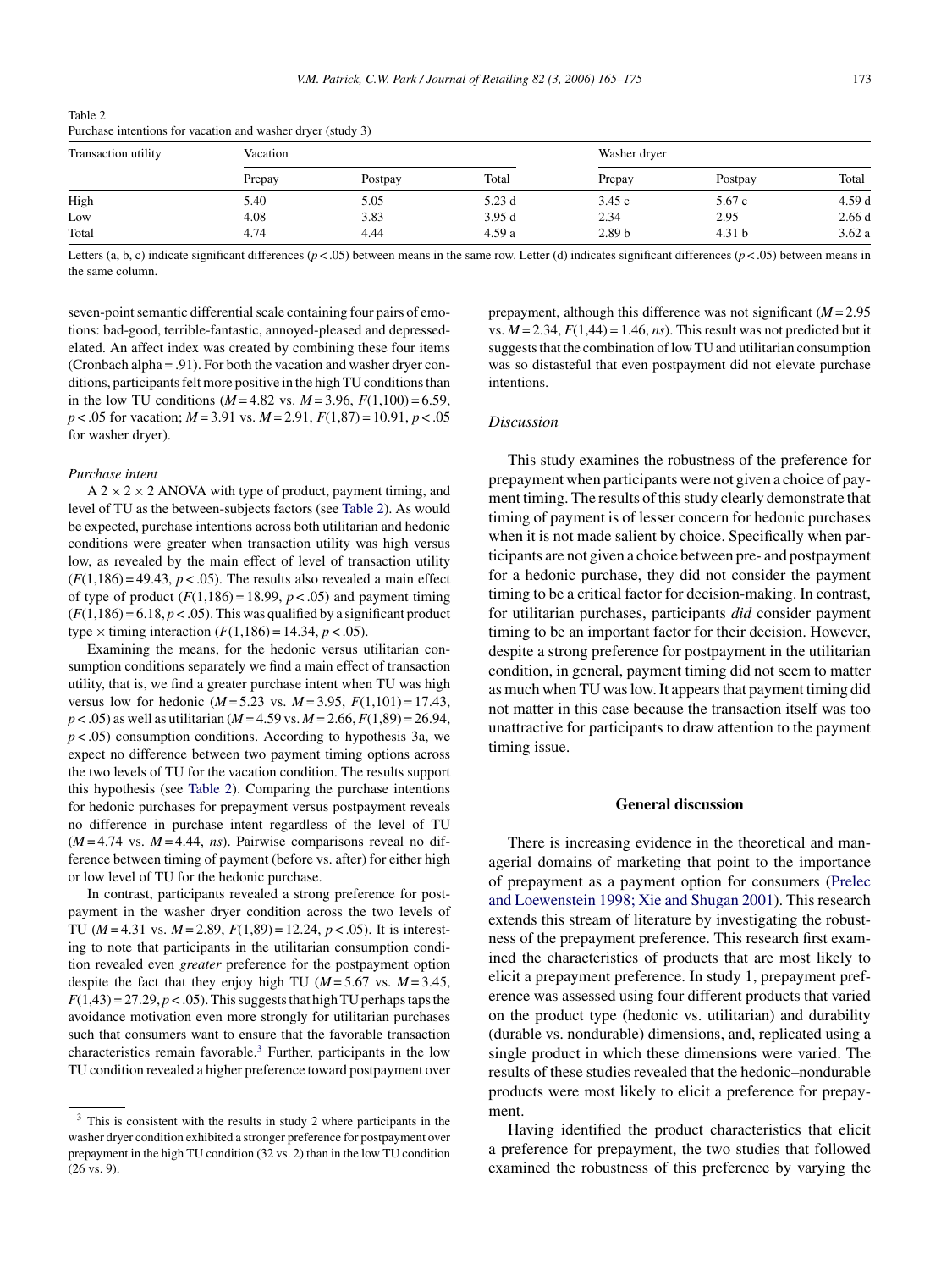favorability of the transaction and by eliminating the choice of payment timing from the transaction. To replicate [Prelec](#page-10-0) [and Loewenstein's research \(1998\),](#page-10-0) this preference for prepayment was compared with the preference for timing of payment for a utilitarian–durable purchase. Study 2 revealed that unfavorable transaction characteristics (low transaction utility) resulted in the shift of preference for prepayment for hedonic purchases but had no impact on utilitarian purchases. Importantly, it also provided insight into the process underlying this preference by demonstrating that hedonic purchases elicit a high proportion of approach thoughts to avoidance thoughts that lead to a preference for prepayment. On the other hand, utilitarian purchases elicit a majority of avoidance thoughts that are posited to lead to a preference for postpayment. Importantly, this study also demonstrates a shift in the proportion of approach to avoidance thoughts for hedonic purchases when transaction utility is low. In study 3, the option of choice of payment was eliminated from the transaction which had no impact on the purchase intent of hedonic purchases but did confirm the strong preference consumers have for postpayment for utilitarian purchases.

# *Managerial implications, limitations, and future research issues*

The results of the present research suggest that consumers prefer prepayment for a hedonic product when the transaction conditions for the consumption of such a product are favorable. Notably, consumers' preference for prepayment for hedonic consumption does not hold when the transaction is unfavorable. Of particular importance to the retail industry is the insight that offering the option of prepayment to consumers while drawing their attention to the attractiveness of the transaction is critical for increasing the likelihood of a prepayment preference. Furthermore, based on the results of study 3 (the vacation condition), simply making the prepayment option available may be an effective strategy since this option is often not offered to consumers, due perhaps to the conventional view that consumers will not prefer it.

It should be noted that these studies were conducted using a homogeneous student population, and thus the results may be questioned about their generalizability. It is possible that the preference for payment timing may be influenced by factors such as income, age, life-stage, lifestyle, and personality. While some of these factors were effectively controlled by the use of a homogenous population, other factors may potentially limit the generalizability of the results. Another noteworthy factor to consider is the manipulation of transaction utility. Two potential issues might be considered as a result of the transaction utility manipulation. First, it is possible that participants who heard that their friend had to pay more inferred that prices were likely to rise and hence preferred to prepay for the hedonic product. Second, in study 2, it is likely that the timing of payment (before vs. after) influenced the perceived transaction utility leading to a potential confound.

The results of the present research point to several avenues for future research in this area of investigation. For example, when the unit price for a hedonic product is high (for instance a Jaguar convertible or a home theater system), consumers driven by financial considerations may opt for postpayment or they might choose prepayment to assuage the guilt associated with the high price and hedonic nature of consumption (see [Kivetz and Simonson 2002](#page-10-0) for a similar notion). In such a situation, a conflict might arise between the motivation to prepay and the motivation to postpay. Our research indicates that prepayment and postpayment are driven by approach and avoidance thoughts, respectively. The question that future research needs to address is: how do consumers strike a balance between these motivations so as to enhance overall well being associated with consumption?

The current research examines preference for timing of payment when consumers are offered installment plans or "streams" of payment before or after consumption (vs. lumpsum payments). The use of the installment plan option for the studies in this research was to replicate the conditions of Prelec and Loewenstein's research. However, the reliance on only the installment option is a limitation of the present research. While there exists no reason to expect that consumers' motivations for prepayment versus postpayment is likely to be influenced by whether the payment is made in installments or in a lump-sum, future research needs to empirically investigate the preference for timing of payment under installment versus lump-sum payment schemes for hedonic versus utilitarian purchases.

An important managerial concern involves how marketers can make consumers more flexible in their preference of when to pay. The results presented in this paper reveal that utilitarian consumption encourages a strong preference for postpayment. Since it is often in the best interest of marketers to have consumers pay as early as possible (e.g., the emergence of advance selling, see [Xie and Shugan 2001\),](#page-10-0) the tactics marketers can rely on to encourage consumers to prepay for utilitarian consumption is an area for future investigation. One approach, based on this research, is to add a strong hedonic dimension to a utilitarian product. We expect that by highlighting and promoting a strong hedonic dimension (e.g., colors of iMac computers) for a utilitarian purchase not only enhances or augments the functional utility derived from the product but increases consumers' savoring and anticipation of consumption, leading them to be willing to prepay (even at a premium price) for an essentially functional purchase.

Finally, with the advent and availability of new technologies to marketers, consumers increasingly have the opportunity to purchase goods and services well in advance of their consumption. Advance selling, from a marketer's perspective, is a phenomenon that has been growing at an accelerating pace due to increasing feasibility and ease of implementation (cf. [Xie and Shugan 2001\).](#page-10-0) From a consumers' point of view, however, there is little or no research in the marketing literature that addresses the notion of *advance buying.* Future